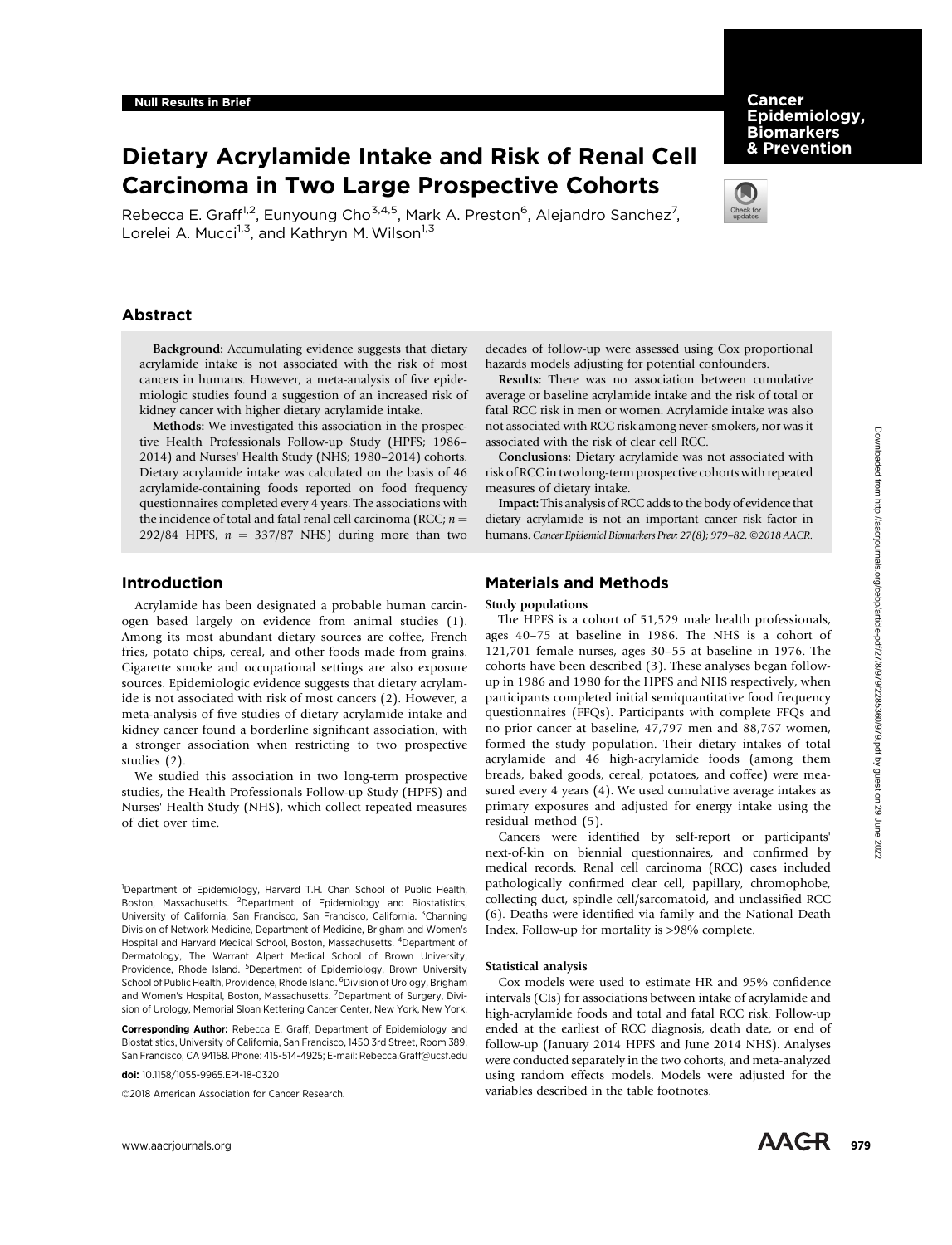## Results

In the HPFS, 292 cases of RCC were diagnosed during a median follow-up of 27.2 years. In the NHS, 337 cases were diagnosed during a median follow-up of 33.9 years. At baseline, those with the highest dietary acrylamide were younger, had less hypertension, and were more likely smokers than those with lower intakes (Table 1).

Multivariable models showed no association between dietary acrylamide and RCC risk in men (top vs. bottom quartile HR, 1.09; 95% CI, 0.77-1.55;  $P_{\text{trend}}$ , 0.96) or women (HR, 0.85; 95% CI, 0.61-1.17; P<sub>trend</sub>, 0.39; Table 2). Results remained null when meta-analyzed (top quartile  $P_{\text{diff}}$ , 0.30; HR, 0.95; 95% CI, 0.74–1.22;  $P_{\text{trend}}$ , 0.58). In men, restriction to never-smokers yielded results more suggestive but nonsignificant (HR, 1.59; 95% CI, 0.93-2.72;  $P_{trend}$ , 0.09). The meta-analysis of neversmokers showed nonsignificant heterogeneity between the cohorts (top quartile  $P_{\text{diff}}$ : 0.26), and the combined results were null (HR, 1.27; 95% CI, 0.85-1.91; P<sub>trend</sub>, 0.13). Results for fatal RCC were similarly suggestive but nonsignificant in men (HR, 1.82; 95% CI, 0.94–3.52;  $P_{\mathrm{trend}},$  0.13) and null in the cohorts combined (top quartile  $P_{\text{diff}}$ , 0.26; HR, 1.38; 95% CI, 0.84–2.28;  $P_{trend}$ , 0.14). There was no association between dietary acrylamide and clear cell RCC. Baseline acrylamide intake and cumulative average intakes of high-acrylamide food groups, breads, baked goods, cereal, potatoes, and coffee, were not significantly associated with RCC risk in either cohort or when meta-analyzed.

## Discussion

We found no association between dietary acrylamide intake and RCC risk in two cohorts with >2 decades of follow-up. A meta-analysis of five studies with 1,802 cases found an RR of 1.20 (95% CI, 1.00–1.45) for the highest versus lowest categories, with an RR of 1.48 (95% CI, 1.09–2.00) for the two prospective cohort studies (2). The Alpha-Tocopherol, Beta-Carotene Cancer Prevention Study found no significant association based on 184 cases and higher acrylamide intakes than in our cohorts, driven mainly by coffee (7). The Netherlands Cohort Study found a significant association based on 339 cases and a similar distribution of acrylamide intake to our cohorts (8). However, the major source of variation in acrylamide intake was Dutch spiced cake, which is an uncommon source of acrylamide in other populations. With 629 RCC cases, our cohorts had more cases than the previous prospective studies combined (523 cases). Our study also benefited from repeated measures of diet, which better estimate long-term intakes and reduce random within-person measurement error (5).

Table 1. Age-adjusted characteristics of the study population at baseline (1980 for the NHS and 1986 for the HPFS) according to quartiles of energy-adjusted dietary acrylamide intake

|                                              |            | Baseline dietary acrylamide intake quartile (µg/day) |                   |                   |             |                   |                   |                   |             |  |
|----------------------------------------------|------------|------------------------------------------------------|-------------------|-------------------|-------------|-------------------|-------------------|-------------------|-------------|--|
|                                              | Men (HPFS) |                                                      |                   |                   | Women (NHS) |                   |                   |                   |             |  |
|                                              |            | <b>Quartile 1</b>                                    | <b>Quartile 2</b> | <b>Quartile 3</b> | Quartile 4  | <b>Quartile 1</b> | <b>Quartile 2</b> | <b>Quartile 3</b> | Quartile 4  |  |
|                                              | Range:     | $<$ 14.64                                            | 14.65-20.16       | 20.17-27.46       | $>$ 27.47   | ≤10.19            | 10.20-15.05       | 15.06-20.80       | >20.81      |  |
| <b>Characteristic</b>                        | Median:    | 11.06                                                | 17.42             | 23.23             | 35.11       | 7.12              | 12.65             | 17.63             | 25.80       |  |
| Number                                       |            | 12,484                                               | 12,027            | 11,774            | 11,512      | 22,593            | 22,147            | 22,041            | 21,986      |  |
| Mean age, years (SD) <sup>a</sup>            |            | 57.1 (9.7)                                           | 55.2 (9.7)        | 53.8 (9.5)        | 51.5(9.2)   | 48.3 (7.1)        | 47.2 (7.2)        | 46.4 (7.1)        | 45.1 (6.9)  |  |
| Mean BMI, $kg/m2$ (SD)                       |            | 25.4(3.5)                                            | 25.5(3.3)         | 25.5(3.2)         | 25.7(3.4)   | 24.6 (4.7)        | 24.4(4.6)         | 24.3(4.4)         | 24.3(4.4)   |  |
| Diagnosis of hypertension                    |            | 24.4%                                                | 21.8%             | 20.8%             | 20.8%       | 19.7%             | 17.0%             | 14.8%             | 13.4%       |  |
| <b>Diabetes</b>                              |            | 3.1%                                                 | 3.1%              | 3.3%              | 3.1%        | 3.1%              | 2.3%              | 2.1%              | 1.7%        |  |
| Smoking status                               |            |                                                      |                   |                   |             |                   |                   |                   |             |  |
| Never                                        |            | 51.9%                                                | 48.7%             | 44.6%             | 41.7%       | 49.1%             | 47.2%             | 42.6%             | 35.6%       |  |
| Past, quit >10 years before baseline         |            | 29.0%                                                | 30.2%             | 31.7%             | 30.5%       | 17.0%             | 17.1%             | 16.3%             | 13.8%       |  |
| Past, quit $\leq$ 10 years before baseline   |            | 11.2%                                                | 12.0%             | 13.7%             | 14.7%       | 11.7%             | 10.9%             | 11.5%             | 11.1%       |  |
| Current                                      |            | 7.9%                                                 | 9.1%              | 10.1%             | 13.2%       | 22.2%             | 24.8%             | 29.6%             | 39.5%       |  |
| Mean pack-years of smoking (SD) <sup>b</sup> |            | 23.9 (19.0)                                          | 24.9 (19.0)       | 25.5 (19.2)       | 27.9 (20.1) | 19.0 (16.5)       | 19.2 (16.4)       | 20.5 (16.6)       | 23.0 (17.0) |  |
| <b>Nulliparous</b>                           |            |                                                      |                   |                   |             | 6.3%              | 5.9%              | 5.5%              | 5.7%        |  |
| Mean parity, number of children $(SD)^c$     |            |                                                      |                   |                   |             | 3.1(1.5)          | 3.2(1.5)          | 3.2(1.5)          | 3.2(1.5)    |  |
| Mean (SD) nutrient & food intakes            |            |                                                      |                   |                   |             |                   |                   |                   |             |  |
| Total calories, kcal/day                     |            | 1,997 (641)                                          | 2,061(615)        | 1,931 (569)       | 1,943 (640) | 1,569 (509)       | 1,615 (504)       | 1,576 (473)       | 1,499 (513) |  |
| Alcohol, g/day                               |            | 11.8(17.2)                                           | 12.1(16.0)        | 11.1(14.2)        | 10.0(13.6)  | 6.5(11.4)         | 6.6(11.0)         | 6.4(10.1)         | 5.7(9.3)    |  |
| Breads, servings/day <sup>d</sup>            |            | 1.6(1.3)                                             | 2.0(1.5)          | 2.1(1.6)          | 2.1(1.6)    | 1.3(1.0)          | 1.5(1.1)          | 1.7(1.2)          | 1.7(1.3)    |  |
| Baked goods, servings/week <sup>e</sup>      |            | 4.9(6.6)                                             | 6.4(7.8)          | 6.3(7.5)          | 6.4(7.5)    | 2.5(3.2)          | 3.8(4.8)          | 4.6(6.1)          | 5.5(7.4)    |  |
| Cereal, servings/week                        |            | 2.1(2.5)                                             | 2.7(2.8)          | 3.1(3.1)          | 3.4(4.6)    | 1.7(2.4)          | 2.1(2.6)          | 2.1(2.8)          | 2.1(3.2)    |  |
| Potatoes, servings/week <sup>T</sup>         |            | 2.7(2.4)                                             | 3.4(2.4)          | 3.8(2.5)          | 5.5(3.6)    | 2.3(2.2)          | 3.0(2.4)          | 3.4(2.5)          | 4.8(3.8)    |  |
| Coffee, cups/day <sup>9</sup>                |            | 1.0(1.2)                                             | 1.7(1.5)          | 2.3(1.8)          | 2.8(2.1)    | 0.8(1.0)          | 1.8(1.6)          | 2.7(1.8)          | 3.6(1.9)    |  |

NOTE: Percentages may not add up as expected due to rounding.

Abbreviation: BMI, body mass index.

<sup>a</sup>Not adjusted for age.

<sup>b</sup> Among 24,396 male ever smokers and 49,822 female ever smokers.

dBreads include white bread, rye bread, other dark bread, English muffins/bagels/rolls, muffins/biscuits, pancakes/waffles, crackers, pizza, tortillas, pretzels, breakfast bars, energy bars, and high-protein bars.

eBaked goods include cookies, cake, pie, brownies, doughnuts, and sweet rolls/coffee cake/other pastries.

f Potatoes include baked/boiled/mashed potatoes, French fries, and potato chips.

<sup>g</sup>Coffee includes regular, decaffeinated, and dairy coffee drinks.

2022

Downloaded from http://aacrjournals.org/cebp/article-pdf/27/8/979/2285360/979.pdf by guest on 29 June Downloaded from http://aacrjournals.org/cebp/article-pdf/27/8/979/2285360/979.pdf by guest on 29 June 2022

c Among 82,158 parous women.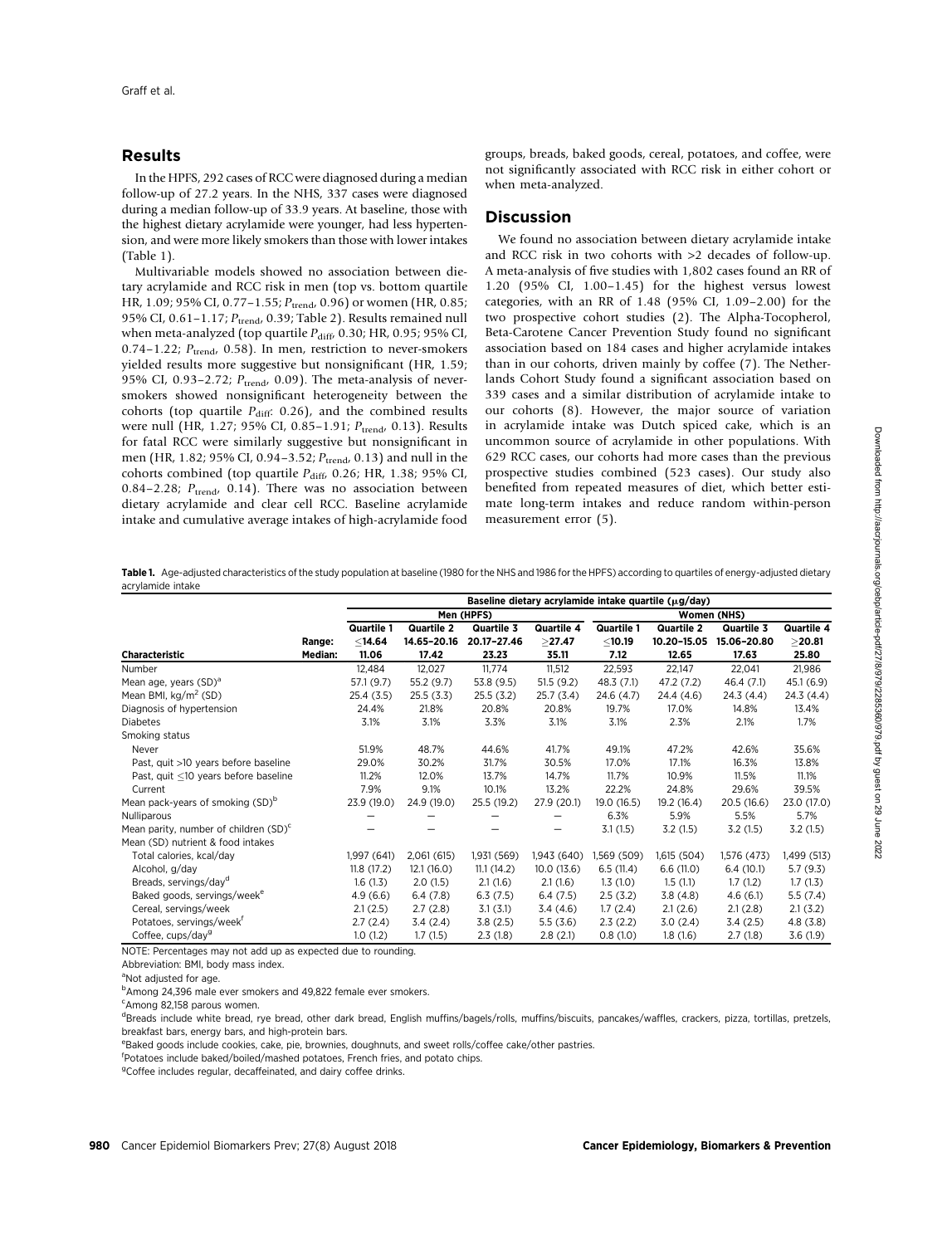Table 2. HR and 95% CI for quartiles of energy-adjusted dietary acrylamide intake and risk of total RCC in the full cohorts and among never-smokers, and risk of fatal RCC and clear cell RCC in the full cohorts

|                    |         | Men (HPFS)            |                          | Women (NHS) |                       |                         |  |
|--------------------|---------|-----------------------|--------------------------|-------------|-----------------------|-------------------------|--|
|                    |         | Simple HR             | <b>Multivariable HR</b>  |             | Simple HR             | <b>Multivariable HR</b> |  |
|                    | # Cases | $(95\% \text{ Cl})^a$ | $(95\%$ CI) <sup>b</sup> | # Cases     | $(95\% \text{ Cl})^a$ | (95% CI) <sup>b</sup>   |  |
| <b>Total RCC</b>   |         |                       |                          |             |                       |                         |  |
| Full cohort        |         |                       |                          |             |                       |                         |  |
| Quartile 1         | 66      | $1.00$ (ref.)         | $1.00$ (ref.)            | 82          | $1.00$ (ref.)         | $1.00$ (ref.)           |  |
| Quartile 2         | 86      | 1.32 (0.95-1.82)      | 1.32 (0.95-1.84)         | 87          | $0.94(0.69-1.27)$     | $0.93(0.69-1.27)$       |  |
| Quartile 3         | 68      | $1.04(0.73 - 1.46)$   | $1.01(0.71 - 1.43)$      | 96          | 1.02 (0.76-1.38)      | $1.01(0.75 - 1.36)$     |  |
| Quartile 4         | 72      | $1.21(0.86 - 1.70)$   | $1.09(0.77 - 1.55)$      | 72          | $0.87(0.63 - 1.19)$   | $0.85(0.61-1.17)$       |  |
| $P_{\text{trend}}$ |         | 0.54                  | 0.96                     |             | 0.47                  | 0.39                    |  |
| Never-smokers      |         |                       |                          |             |                       |                         |  |
| Quartile 1         | 25      | $1.00$ (ref.)         | $1.00$ (ref.)            | 39          | $1.00$ (ref)          | $1.00$ (ref.)           |  |
| Quartile 2         | 30      | $1.16(0.68 - 2.00)$   | $1.24(0.72 - 2.14)$      | 42          | $1.01(0.65 - 1.57)$   | $1.00(0.64 - 1.55)$     |  |
| Quartile 3         | 33      | 1.37 (0.80-2.34)      | $1.42(0.83 - 2.44)$      | 41          | $1.08(0.69 - 1.68)$   | $1.07(0.68 - 1.67)$     |  |
| Quartile 4         | 34      | 1.63 (0.96-2.78)      | 1.59 (0.93-2.72)         | 29          | $1.06(0.65 - 1.73)$   | $1.05(0.64 - 1.71)$     |  |
| $P_{\text{trend}}$ |         | 0.06                  | 0.09                     |             | 0.76                  | 0.79                    |  |
| <b>Fatal RCC</b>   |         |                       |                          |             |                       |                         |  |
| Full cohort        |         |                       |                          |             |                       |                         |  |
| Quartile 1         | 16      | $1.00$ (ref.)         | $1.00$ (ref.)            | 24          | $1.00$ (ref.)         | $1.00$ (ref.)           |  |
| Quartile 2         | 24      | $1.68(0.89 - 3.19)$   | $1.71(0.90 - 3.25)$      | 19          | $0.81(0.44 - 1.49)$   | $0.79(0.43 - 1.45)$     |  |
| Quartile 3         | 20      | $1.51(0.77 - 2.94)$   | 1.48 (0.76-2.90)         | 21          | $0.93(0.51-1.68)$     | $0.89(0.49-1.61)$       |  |
| Quartile 4         | 24      | 2.02 (1.06-3.85)      | 1.82 (0.94-3.52)         | 23          | $1.13(0.63 - 2.02)$   | $1.09(0.60 - 1.97)$     |  |
| $P_{\text{trend}}$ |         | 0.05                  | 0.13                     |             | 0.59                  | 0.68                    |  |
| Clear cell RCC     |         |                       |                          |             |                       |                         |  |
| Full cohort        |         |                       |                          |             |                       |                         |  |
| Quartile 1         | 38      | $1.00$ (ref.)         | $1.00$ (ref.)            | 58          | $1.00$ (ref.)         | $1.00$ (ref.)           |  |
| Quartile 2         | 53      | 1.36 (0.89-2.07)      | 1.34 (0.87-2.04)         | 61          | $0.91(0.64 - 1.31)$   | $0.92(0.64 - 1.33)$     |  |
| Quartile 3         | 42      | $1.04(0.67-1.62)$     | $0.98(0.62 - 1.53)$      | 59          | $0.88(0.61-1.27)$     | $0.88(0.61-1.27)$       |  |
| Quartile 4         | 46      | $1.25(0.81-1.94)$     | $1.09(0.70 - 1.70)$      | 54          | $0.92(0.63 - 1.34)$   | $0.92(0.63 - 1.35)$     |  |
| $P_{\text{trend}}$ |         | 0.56                  | 0.91                     |             | 0.66                  | 0.67                    |  |

<sup>a</sup>Stratified by age in months and calendar time.

 $^{\rm b}$ Additionally adjusted for BMI (<23, 23–<25, 25–<27, and  $\geq$ 27 kg/m<sup>2</sup>), history of hypertension (yes and no), history of diabetes (yes and no), smoking status (analyses including smokers only; never, former/quit >10 years ago, former/quit ≤10 years ago, and current), pack-years (analyses including smokers only; continuous), duration of nonaspirin nonsteroidal anti-inflammatory drug use (<5 years and ≥5 years), energy intake (continuous), alcohol consumption (quartiles), and parity (NHS only; 0, 1-2, 3, and  $\geq$  4 children).

In conclusion, our results suggest there is not an important association between acrylamide intake and RCC risk, adding to the body of evidence that dietary acrylamide is not an important risk factor for cancer in humans.

## Disclosure of Potential Conflicts of Interest

No potential conflicts of interest were disclosed.

#### Disclaimer

The authors assume full responsibility for analyses and interpretation of these data

#### Authors' Contributions

Conception and design: R.E. Graff, E. Cho, L.A. Mucci, K.M. Wilson Development of methodology: R.E. Graff, E. Cho Acquisition of data (provided animals, acquired and managed patients, provided facilities, etc.): E. Cho, M.A. Preston

#### References

- 1. International Agency for Research on Cancer. Acrylamide. IARC Monographs on the Evaluation of Carcinogenic Risks to Humans: Some Industrial Chemicals. United Kingdom. Lyon, France: International Agency for Research on Cancer; 1994. p. 389–433.
- 2. Pelucchi C, Bosetti C, Galeone C, La Vecchia C. Dietary acrylamide and cancer risk: an updated meta-analysis. Int J Cancer 2015;136: 2912–22.

Analysis and interpretation of data (e.g., statistical analysis, biostatistics, computational analysis): R.E. Graff, E. Cho, M.A. Preston, A. Sanchez, K.M. Wilson

Writing, review, and/or revision of the manuscript: R.E. Graff, E. Cho, M.A. Preston, A. Sanchez, L.A. Mucci, K.M. Wilson Study supervision: K.M. Wilson

#### Acknowledgments

R.E. Graff is supported by a training grant from the National Cancer Institute (R25 CA112355). The NHS is supported by NIH/NCI grants UM1 CA186107 and P01 CA87969; the HPFS is supported by NIH/NCI grant UM1 CA167552. We would like to thank the participants and staff of the NHS and HPFS cohorts for their valuable contributions as well as the following state cancer registries for their help: AL, AZ, AR, CA, CO, CT, DE, FL, GA, ID, IL, IN, IA, KY, LA, ME, MD, MA, MI, NE, NH, NJ, NY, NC, ND, OH, OK, OR, PA, RI, SC, TN, TX, VA, WA, and WY.

Received March 23, 2018; revised May 4, 2018; accepted May 8, 2018; published first May 14, 2018.

- 3. Cho E, Curhan G, Hankinson SE, Kantoff P, Atkins MB, Stampfer M, et al. Prospective evaluation of analgesic use and risk of renal cell cancer. Arch Intern Med 2011;171:1487–93.
- 4. Wilson KM, Vesper HW, Tocco P, Sampson L, Rosen J, Hellenas KE, et al. Validation of a food frequency questionnaire measurement of dietary acrylamide intake using hemoglobin adducts of acrylamide and glycidamide. Cancer Causes Control 2009;20:269–78.